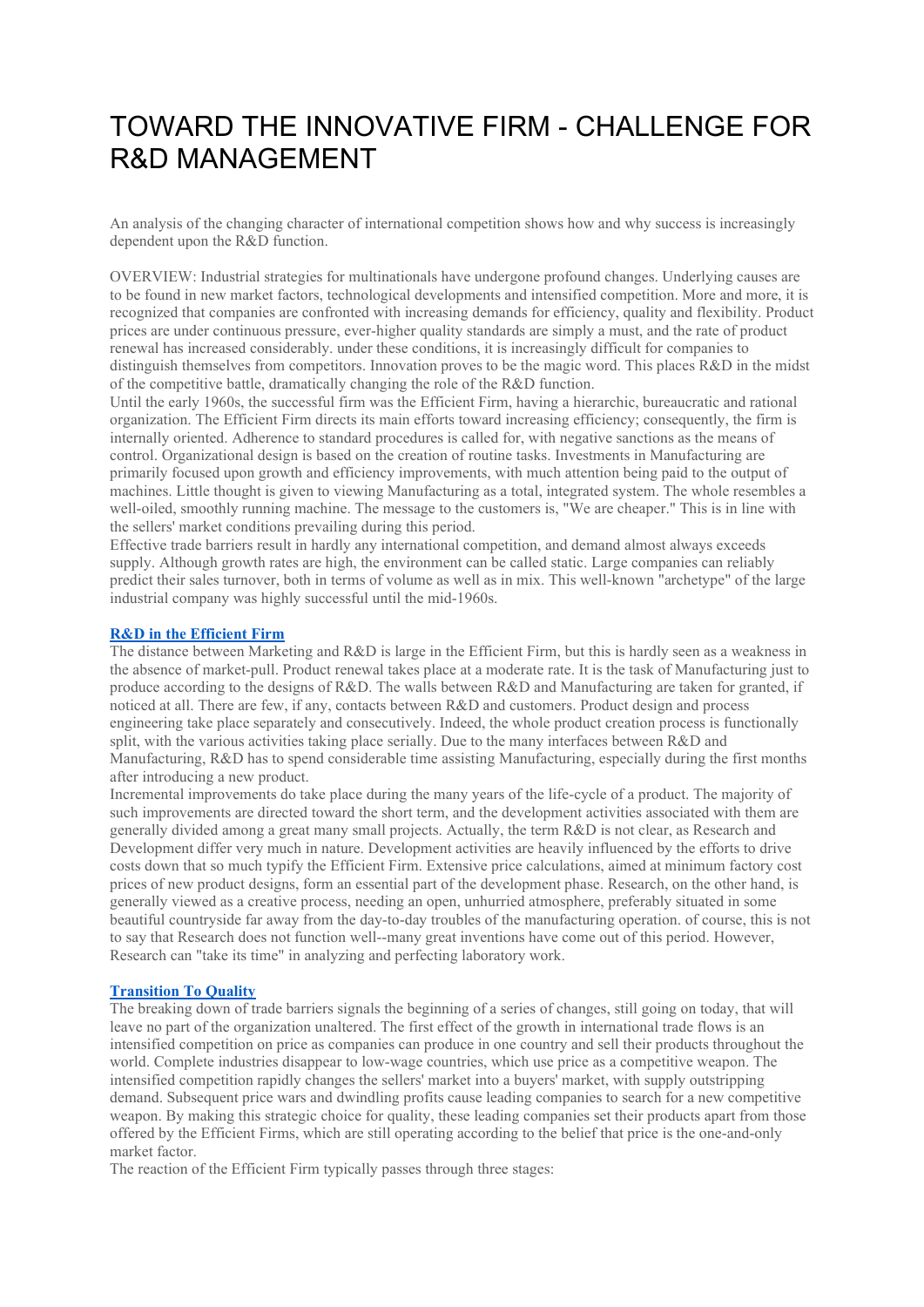- 1. At first, quality is denied as the new market demand. Efficient Firms react to this new competition by intensifying the price war, and the pursuit of efficiency is given new life. These campaigns meet their goal with respect to lowering costs and increasing efficiency. But they are not successful because market shares to not increase; neither do profit margins. The new competitors conquer ever-larger market shares with their higher-quality products.
- 2. After a while, almost all Efficient Firms recognize they have a quality problem. And, like every problem, this one can be solved by "scientific" management: Responsibility for solving the problem is allocated to designated experts--the quality department. Quality campaigns are started, generally in the form of tightened discipline, more rules, procedures, testing, checking and rechecking. The results are clear: The quality of products delivered improves considerably, but at high cost. Moreover, it becomes clear that any slackening of attention makes the quality levels slip. Quality is not really under control. on top of that, the quality gap with the new competitors has not narrowed.
- 3. Slowly but surely, it dawns upon the Efficient Firms that quality should be seen as a powerful means of improving competitive strength. The quality threat turns into the quality challenge, to be met by everyone in the organization.

## **The [Quality](https://web-a-ebscohost-com.ezproxy2.utwente.nl/ehost/detail/detail?vid=9&sid=ba8b6d99-b30d-403e-b997-7ceae9b38428%40sdc-v-sessmgr02&bdata=JnNpdGU9ZWhvc3QtbGl2ZQ%3d%3d#toc) Firm: More Value for Money**

At the third stage, a top-down quality approach, often known as Total Quality Control or Company-Wide Quality Improvement, ultimately leads to a metamorphosis of the Efficient Firm, fuming it into the Quality Firm (see Figures 1 and 2). The successful firm in the 1970s was the Quality Firm, with a hierarchical organization and competent management (i.e., acting more businesslike than political).

The Quality firm is strongly customer-oriented. Negative sanctions have largely given way to positive ones, getting people to really put their hearts into their work. There is a spirit of cooperation, in which people are assessed on results and much attention is paid to horizontal and vertical communication. All efforts of the Quality Firm are directed toward the pursuit of quality as well as realizing the still-necessary efficiency improvements. The message to the customers is: "We are better."

It is essential to recognize that the importance of efficiency as a factor in market success has in no way diminished with the appearance of quality. Companies now have to compete on price and quality at the same time. Efficiency (i.e., the ability to master mass production) is a precondition for quality, and quality, in its turn, supports and enhances efficiency.

# **R&D in the [Quality](https://web-a-ebscohost-com.ezproxy2.utwente.nl/ehost/detail/detail?vid=9&sid=ba8b6d99-b30d-403e-b997-7ceae9b38428%40sdc-v-sessmgr02&bdata=JnNpdGU9ZWhvc3QtbGl2ZQ%3d%3d#toc) Firm**

As leading companies have demonstrated, the quality approach is characterized by long-term, continuous improvement in all parts of the organization, including R&D. The already-mentioned change from a sellers' to a buyers' market leads to the rise of considerable market pull, forcing much closer cooperation between R&D and Marketing. Although the assortment of products is still modest, much attention is paid to ensuring that products are received well by the market.

Managing R&D includes evaluating results by comparing targets with actual results obtained during the manufacturing stage. Realizing that the quality delivered by Manufacturing can never exceed the inherent quality of the product design leads to much closer attention to design aspects such as producibility and serviceability. New design analyses like DfA lead to a more integrated view of products and processes; the same holds true for the use of multidisciplinary project teams. Reliability engineering techniques (e.g., FMEA), are used by companies leading in quality (1). The Quality Firm has a long-lasting relationship with its main suppliers. Sometimes these suppliers act as co-designers during the development stage. Also, the intensified cooperation with Sales and Marketing means that considerable information about external markets and competitors is available to the R&D departments concerned.

In short, the change from an Efficient Firm to a Quality Firm has two main effects on the functioning of R&D. First, much more attention is paid to producibility and serviceability. Second, the product-out approach is replaced by market-in, calling for much closer cooperation between Sales, Marketing and R&D. Most of these changes take place in the development stage and leave the research stage of the innovation chain relatively unaltered.

## **[Transition](https://web-a-ebscohost-com.ezproxy2.utwente.nl/ehost/detail/detail?vid=9&sid=ba8b6d99-b30d-403e-b997-7ceae9b38428%40sdc-v-sessmgr02&bdata=JnNpdGU9ZWhvc3QtbGl2ZQ%3d%3d#toc) To Flexibility**

At the end of the 1970s, the competitive struggle changed for the second time. More and more industrial sectors suffered from overcapacity, depressing profits. A wide array of new technologies not only led to the introduction of new products such as videorecorders, compact disc players and personal computers, but also offered new opportunities for renewing and improving existing products. Japan, in particular, started to modernize its product lines more often, putting new models onto the market at ever-shorter intervals (2). Customers, confronted with a broad, often bewildering, assortment of products, reacted by becoming even more fashion-conscious. Brand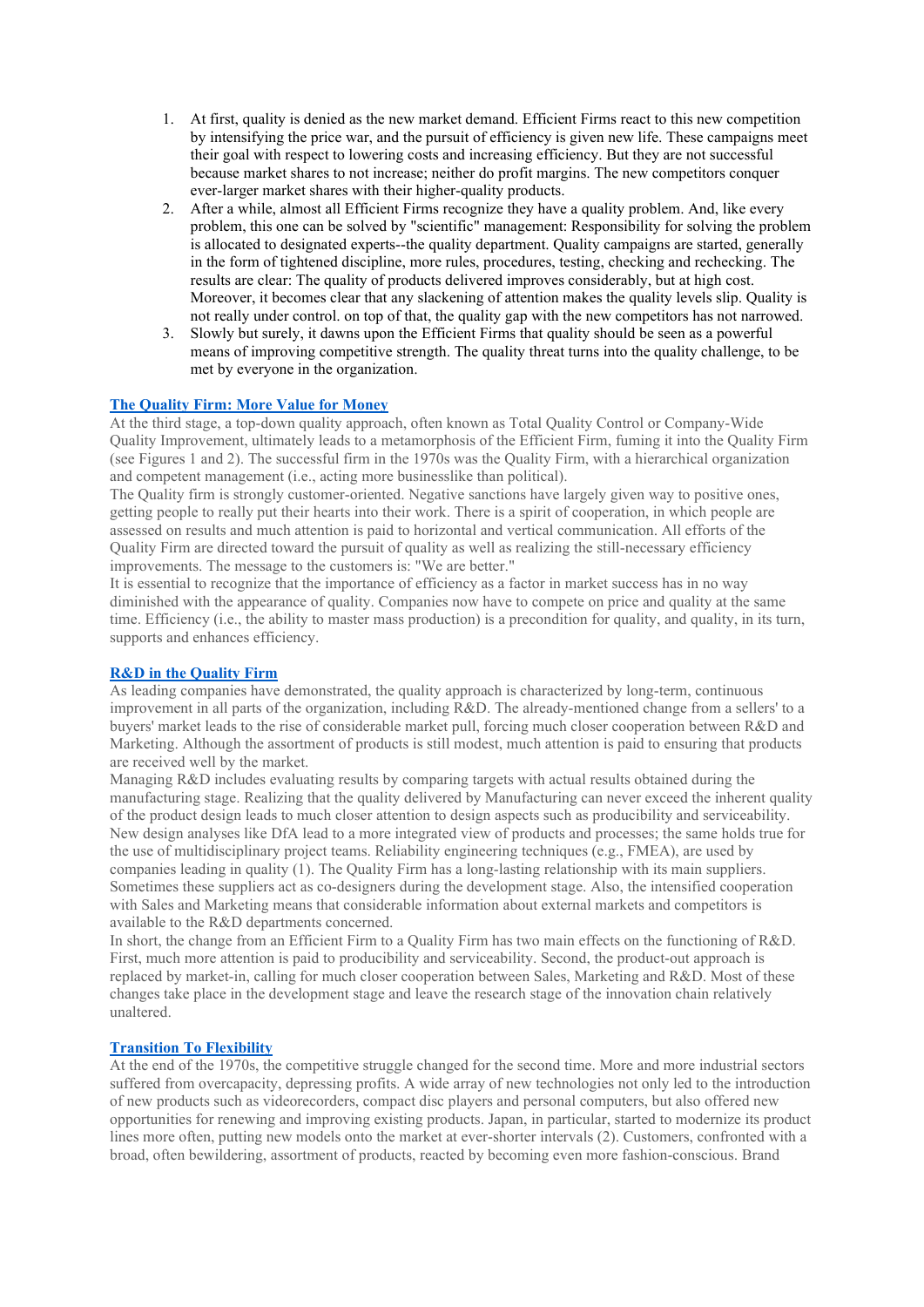loyalty for many products all but disappeared and in addition to price and quality, choice from a wide product line with up-to-date designs became a major factor in market success.

Internally, this translated into increasing time pressure: Turning out new products faster means shortening development process time, as well as the time needed for engineering and pilot production runs. The reaction of the Quality Firms again passed through the three stages:

- 1. At first, the new market demand is denied: "We don't need this variety; all that customers want are low-priced quality products. So give them less choice, but pay even more attention to quality and price." Instead of widening their assortment, companies strive for (high quality) global products. But profit margins scarcely increase, as the global, and thus standard, products get bogged down in a price war by lack of distinction from competitors' products.
- 2. More and more analyses show that lack of flexibility in the primary processes is a problem. Long manufacturing lead times, for instance, with the associated high inventories, seriously hinder the necessary quality improvements and prove to be very costly. Measures are taken to improve speed and flexibility of the primary process in order to meet market demands for speed and reliability of deliveries (minimizing resetting times of machines, setting up continuous flow production, CAD/CAM etc.)
- 3. At last, it is recognized that a top-down approach is needed to capitalize upon flexibility, including intercompany networks, customer-supplier relationships and the choice of make-or-buy. Such an approach opens the way to making flexibility profitable as the company becomes a market leader (3). In hotly contested markets, with products having short commercial life cycles, there is little future for market followers, with the possible exception of those in low-wage countries. A broad, up-to-date product line, and being first in introducing new generations of products, are now used as a competitive weapon; with correspondingly short delivery times and the ability to cater to the specific requirements of large customers. The Quality Firm is changing into the Flexible Firm.

#### **More Choice for [Fragmented](https://web-a-ebscohost-com.ezproxy2.utwente.nl/ehost/detail/detail?vid=9&sid=ba8b6d99-b30d-403e-b997-7ceae9b38428%40sdc-v-sessmgr02&bdata=JnNpdGU9ZWhvc3QtbGl2ZQ%3d%3d#toc) Markets**

Success in the 1980s belonged to the Flexible Firm, having a hierarchical, but flat and externally oriented organization. In the Flexible Firm, organizational design is based upon simplification and the creation of fast feedback loops, enabling processes to react quickly to changes while retaining their reliability. The functional organization of the former Efficiency and Quality Firms has largely given way to product-oriented organizations, consisting of relatively autonomous product-market combinations--business units--in which all primary and directly supporting functions are present. Communication lines are therefore short, the number of hierarchical levels limited and central staff groups kept to a minimum.

Most manual work is carried out in groups, employing multi-skilled employees, responsible for day-to-day operations. The inflexible mechanization of the past is replaced by flexible, often computer-aided, automation. In addition to cost reduction and quality improvement, the efforts of the Flexible Firm are directed at increasing speed in order to minimize the time from "ore to customer store."

This also holds true for developing and introducing new products. The message to the customers is: "We offer more choice and faster delivery." Broad product lines and fast deliveries now become an important factor for market success, in addition to price and quality. Consequently, companies are under pressure to simultaneously improve efficiency, quality and flexibility.

Again, it is worthwhile to note the relations between these performance criteria. Flexibility, the ability to quickly renew product lines, offer a wide choice of products and meet high delivery demands, can only be achieved (at reasonable cost) if processes are controlled, if coordinated actions are taken, and if components and semifinished goods are of excellent quality with no rejects; in short, if and when efficiency, and in particular, quality, are properly under control.

Moreover, in the long term, flexibility supports and enhances efficiency and quality (4). Flexibility is profitable because it leads to smaller inventories, less space needed and simpler logistics. Flexibility improves quality through faster feedback loops, less inventory and improved overview of products and processes. Last but not least, flexibility is profitable because it enables companies to be first in introducing new technologies, thereby beating competitors in bringing superior products to the market.

### **R&D in the [Flexible](https://web-a-ebscohost-com.ezproxy2.utwente.nl/ehost/detail/detail?vid=9&sid=ba8b6d99-b30d-403e-b997-7ceae9b38428%40sdc-v-sessmgr02&bdata=JnNpdGU9ZWhvc3QtbGl2ZQ%3d%3d#toc) Firm**

Speed characterizes the Flexible Firm, enabling it to quickly develop new products and introduce them to the market. R&D management strongly believes, as do all managers in the Flexible Firm, chat time and not cost is the overriding success factor. As such, even overshooting an R&D budget is accepted if chat ensures finishing a project on time.

Various means are used to compress development time, including concurrent engineering, project management, one-room approaches and, last but not least, group sessions to arrive at "solid" marketing specifications early in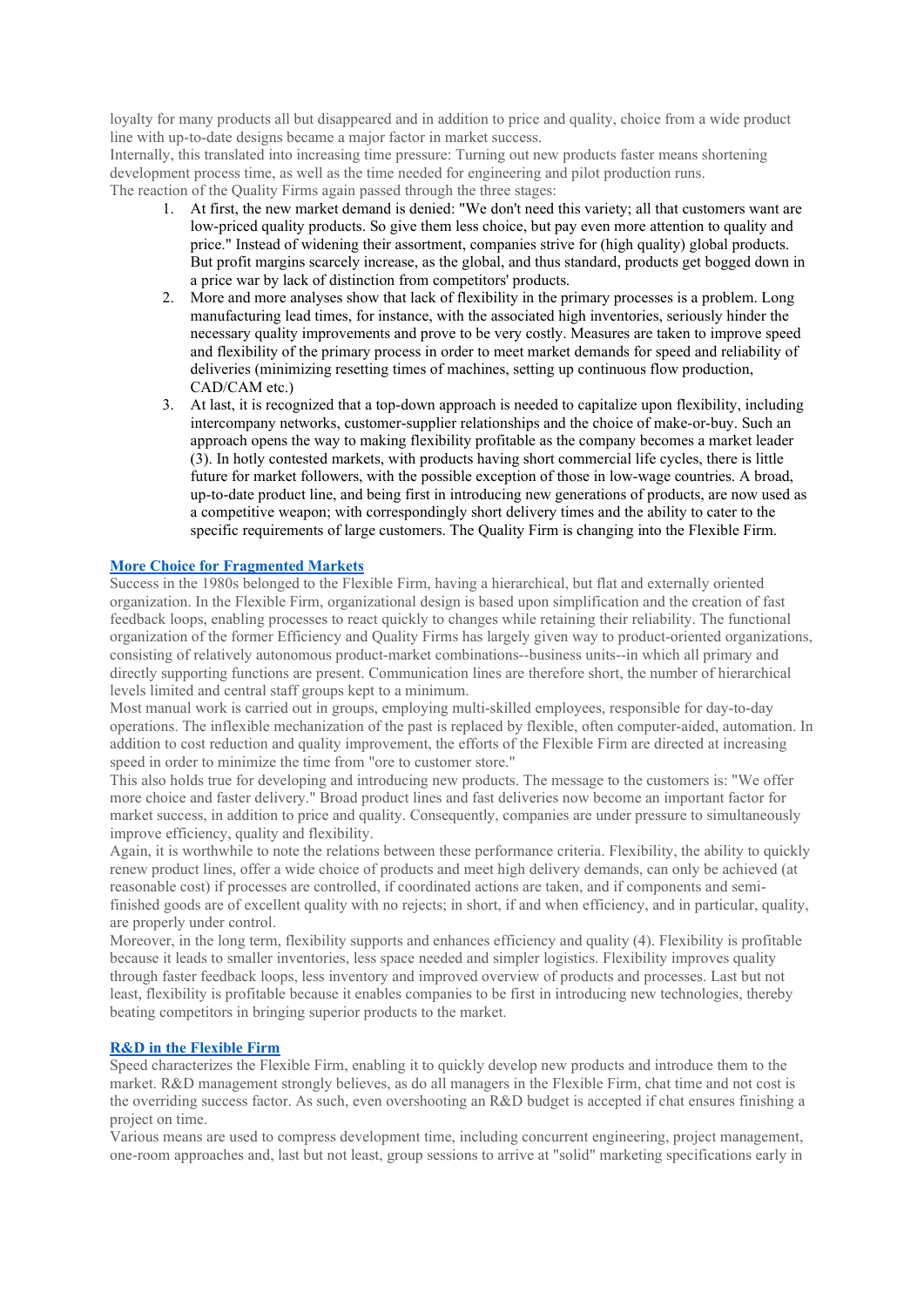the development stage. Simplification of designs and optimal use of proven technologies also shorten lead times. So do standardization of components and the use of CAD-CAM technologies.

Manufacturability becomes all-important for the fast upscaling necessary when taking new designs into production. Consequently, it is no longer the case that Manufacturing simply produces whatever R&D designs. R&D now has the responsibility to design in such a way chat products can be produced efficiently and with high levels of process control, using existing manufacturing capabilities. Job rotation between R&D and Manufacturing, as well as multidisciplinary project teams, are means to arrive at chat goal. Not only is information present regarding markets and competitors, but extensive analyses are also made of the actual user demands.

Senior R&D staff have a broad knowledge of the total product creation and realization chain, enabling them to manage bottlenecks so as to meet the general goal: "Always deliver on time." Close cooperation and communication exist across the entire spectrum from components to assembled products. In many instances, time pressure, together with high CAD investments, leads to prolonged laboratory operating times. Flexibility of work is, therefore, not unknown in the R&D departments of the Flexible Firm.

Engineering, Manufacturing, Marketing, and Sales are involved from the very beginning of R&D projects. The already-mentioned co-designship relations with main suppliers increasingly lead to farming out (parts of) development projects. This calls for precise and clear specifications, as well as frequent contacts by R&D with buyers and suppliers. The R&D staff not only act as innovators, but also as technical buyers. Farming out makes it possible for R&D to focus its activities on the truly strategic technologies of the Flexible Firm.

Time pressure changes the functioning of the R&D departments. The notion of the creative R&D process, outside of any planning system, is radically changed. Formal planning and decision systems are introduced, most "open" R&D activities are replaced by contract R&D with specific targets concerning output, investments required and, above all, date of completion. Such contracts are generally made by direct contacts between R&D and the semiautonomous business units.

The gap in functioning and style of management between R&D and operational activities like Engineering and Manufacturing is closing rapidly as both sides change. Manufacturing, confronted with greater demand for flexibility, changes from a static organization that often resists change into a flexible organization that still meets set targets. At the same time, R&D learns to cope with formal planning systems and the demands placed upon the organization by the environment. Last but not least, the difference between Research and Development, so prominent in the Efficient Firm, vanishes to a large degree as a result of time pressure.

## **Transition To [Innovativeness](https://web-a-ebscohost-com.ezproxy2.utwente.nl/ehost/detail/detail?vid=9&sid=ba8b6d99-b30d-403e-b997-7ceae9b38428%40sdc-v-sessmgr02&bdata=JnNpdGU9ZWhvc3QtbGl2ZQ%3d%3d#toc)**

As described, the evolution of large-scale industry has led to the situation today, in which companies have to simultaneously meet increasing demands for efficiency, quality and flexibility. Recent research shows that successful firms cut costs, increase quality levels and improve flexibility at the same time (5).

There are indications, however, that competition is changing for the third time. As could have been expected, the changes are initiated by industry leaders who have already mastered quality and flexibility. As a consequence, they are searching for a new way to distinguish themselves in the market. These companies try to stay ahead of competition by putting more innovation into their products.

New technologies play a key role in these changes. The past decade has taught us the amazing possibilities new technologies offer for improving the performance of existing products and for supplying completely new ones. Fiber-optic cables, micro-electronics, industrial ceramics and micro-lasers are just a few examples. The use of new technologies in products accounts for much of the recent productivity increase. other productivity improvements stem from advances in process technologies, such as flexible manufacturing systems, or automation equipment for placing surface mounted devices.

This evolution gives rise to a new market demand: uniqueness. The internal performance criterion associated with uniqueness is innovativeness or innovative ability. Success in the market will increasingly depend on innovativeness, in addition to efficiency, quality and flexibility. This capability for renewal under time pressure will give innovativeness a completely new character.

Analogous to the developments described above, it is to be expected that the reaction of the Flexible Firm to this new market demand will again pass through three stages.

- 1. At first, the new market demand is denied by saying: "We don't need all this renewal. The constant stream of new products bewilders customers." Companies attempt to play for time with new products, or to reach agreements on the time of introduction. Some companies stress that a leading role in innovation is improper: It costs too much, giving you a weak financial position when the market starts to grow. In addition, the speed of innovation of competitors is said to be so fast that you can hardly take advantage of any lead you might have. "Innovation simply doesn't pay" is the attitude.
- 2. The Flexible Firm recognizes it has a problem, because it loses market share to more innovative companies. It turns out that fast innovation is the key to achieving high productivity improvements and better market positions. Recognizing the problem, innovation is promoted bottom-up by means of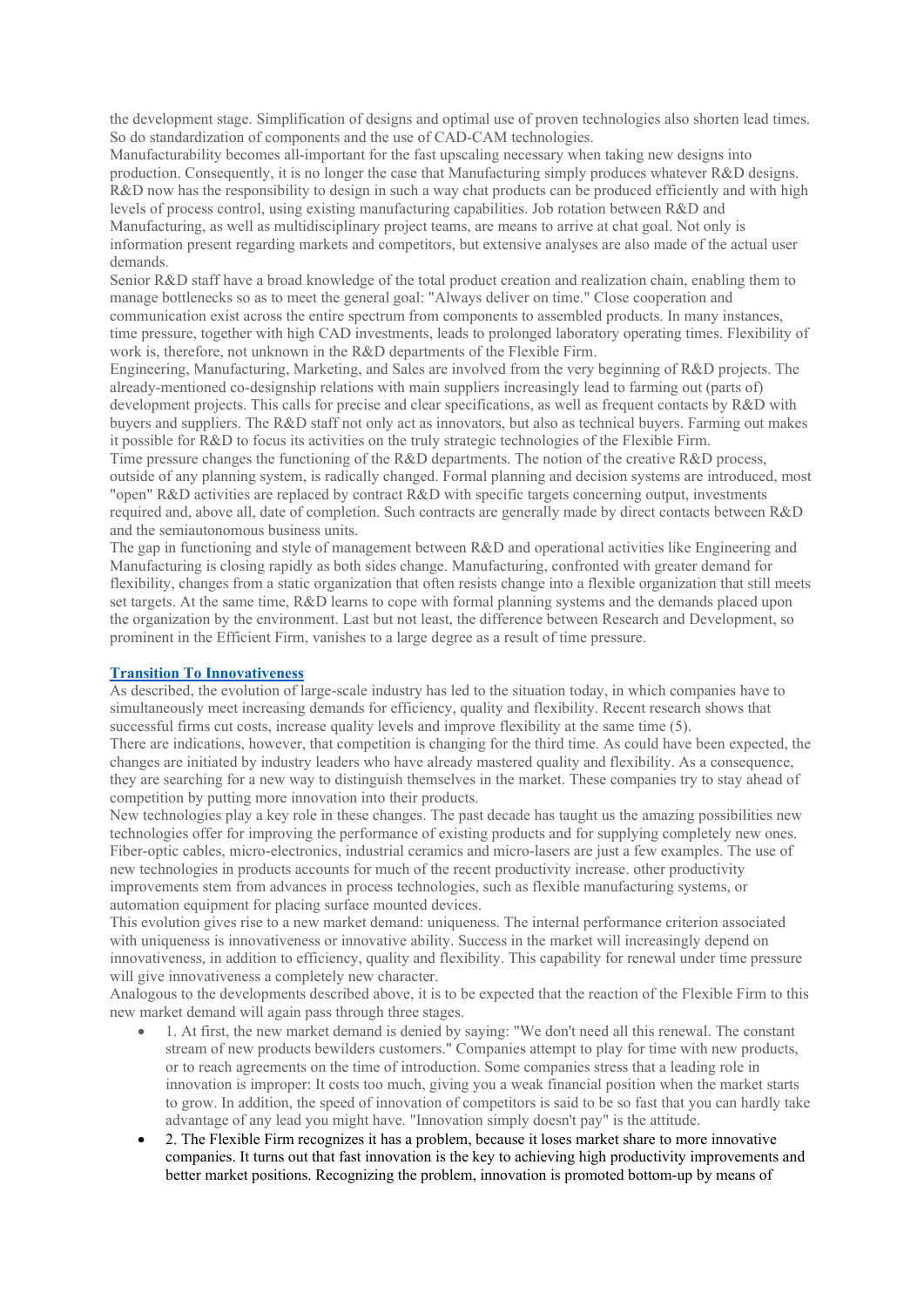innovation teams and parallel development, without changing the organization's structure and culture. However, companies discover that the timely capitalization of innovative ideas is not merely a question of technological ability. Internal entrepreneurship, open communication and the courage to put existing procedures, conventions and strategies up for discussion are also needed.

• 3. At last, it is recognized that the new market demand encompasses a challenge and opportunity. To exploit innovation as a competitive weapon, the firm starts to develop a top-down approach, involving accelerating processes of renewal, creating an innovative climate, and learning to manage creativity better. Mastering these processes changes the company into the Innovative Firm.

Note again the relation between efficiency, quality, flexibility, and innovativeness. Innovation always involves renewal. And renewal always includes change. Flexibility means the ability to change quickly, whereas innovativeness depends on the ability to renew quickly, which is more than change. It is possible to be flexible without being innovative, but the reverse is not true; you cannot be innovative without being flexible. As before, the new requirement reinforces the old ones: Innovativeness reinforces efficiency, quality and flexibility. It improves efficiency through better product price/performance ratios, increases overall productivity (especially of white collar workers), leads to improved quality, and enhances flexibility by being able to more quickly capitalize upon new ideas.

#### **Unique Products for [Customized](https://web-a-ebscohost-com.ezproxy2.utwente.nl/ehost/detail/detail?vid=9&sid=ba8b6d99-b30d-403e-b997-7ceae9b38428%40sdc-v-sessmgr02&bdata=JnNpdGU9ZWhvc3QtbGl2ZQ%3d%3d#toc) Markets**

The successful firm of the 1990s will be the Innovative Firm having very typical characteristics: Cost reduction, quality improvement and increasing flexibility are embedded in a continuous search for breakthroughs in all areas involved, with the ultimate goal of delivering outstanding products in terms of price, quality and performance. As such, this company of the 1990s not only produces a wide and varied product range but it is also known for its unique products.

The Innovative Firm is characterized by its ability to coordinate technological developments, applicable in separate business units. This means that strategic management of technology, as it is called, is an important activity. outwitting competitors by changing the game is an important part of the company's success. Considerable use is made of multidisciplinary ad-hoc teams, generally manned by experts from all over the company. Lines of command to the various teams change with time, depending upon the state of the activities concerned. Integrating managers direct and coordinate the various activities, both horizontally--a, from Research through Development and Engineering to Production--as well as vertically along the product axis from components to end products. The traditional line-staff distinction has lost most of its significance as teamwork is the name of the game. A system of group assessment is applied. The company firmly believes that--as the technological abilities of companies throughout the world equalize--innovative capacity becomes the key success factor.

Thus, the basic premise is the inseparable link between technological innovation and social renewal. An innovative climate is created and maintained by such measures as the employment of mavericks, the use of an open-door policy, including the possibilities of hierarchical bypasses and the promotion of diagonal communication, supplementing the horizontal and vertical communication of the Flexible Firm. The innovative organization is a "learning" organization.

As innovation is not restricted to new technologies, the results of creativity are not limited to the introduction of new products. They also lead to novel approaches in opening up new markets, setting up new organizations, designing new factories and offices, updating industrial relations, and formulating new missions.

Coming up with alternatives--a necessary ingredient for an innovative organization--is encouraged through an open, informal atmosphere. Strong cohesion between all members of the organization and much attention to superordinate goals and the mission of the company make for the concerted, aggressive approach that makes the company such a formidable competitor. More often than not, successful innovations can be applied in various parts of the organization; hence, much time and energy is spent spreading the word.

This does not mean that the entire company is in a state of flux. on the contrary, the Innovative Firm has to strike the right balance between renewal and stability; the same holds true for the balance between entrepreneurship and the tight, hands-on management of innovation. Therefore, within the company, various organizational forms exist alongside one another, depending upon the requirements of the specific activities.

Just as not all of the organization is in a process of innovation, not all of the company's products are unique. It simply puts more innovation into more products, apart from producing a wide variety of products, than its competitors. This keeps it one step ahead of the competition.

## **R&D in the [Innovative](https://web-a-ebscohost-com.ezproxy2.utwente.nl/ehost/detail/detail?vid=9&sid=ba8b6d99-b30d-403e-b997-7ceae9b38428%40sdc-v-sessmgr02&bdata=JnNpdGU9ZWhvc3QtbGl2ZQ%3d%3d#toc) Firm**

Time-driven, market-oriented renewal is the name of the game in the Innovative Firm. Unique products demand the latest, state-of-the-art technologies and call for novel approaches, such as multidisciplinary ad-hoc teams and skunk-works, often organized outside the existing hierarchical structure. Far-reaching delegation of power to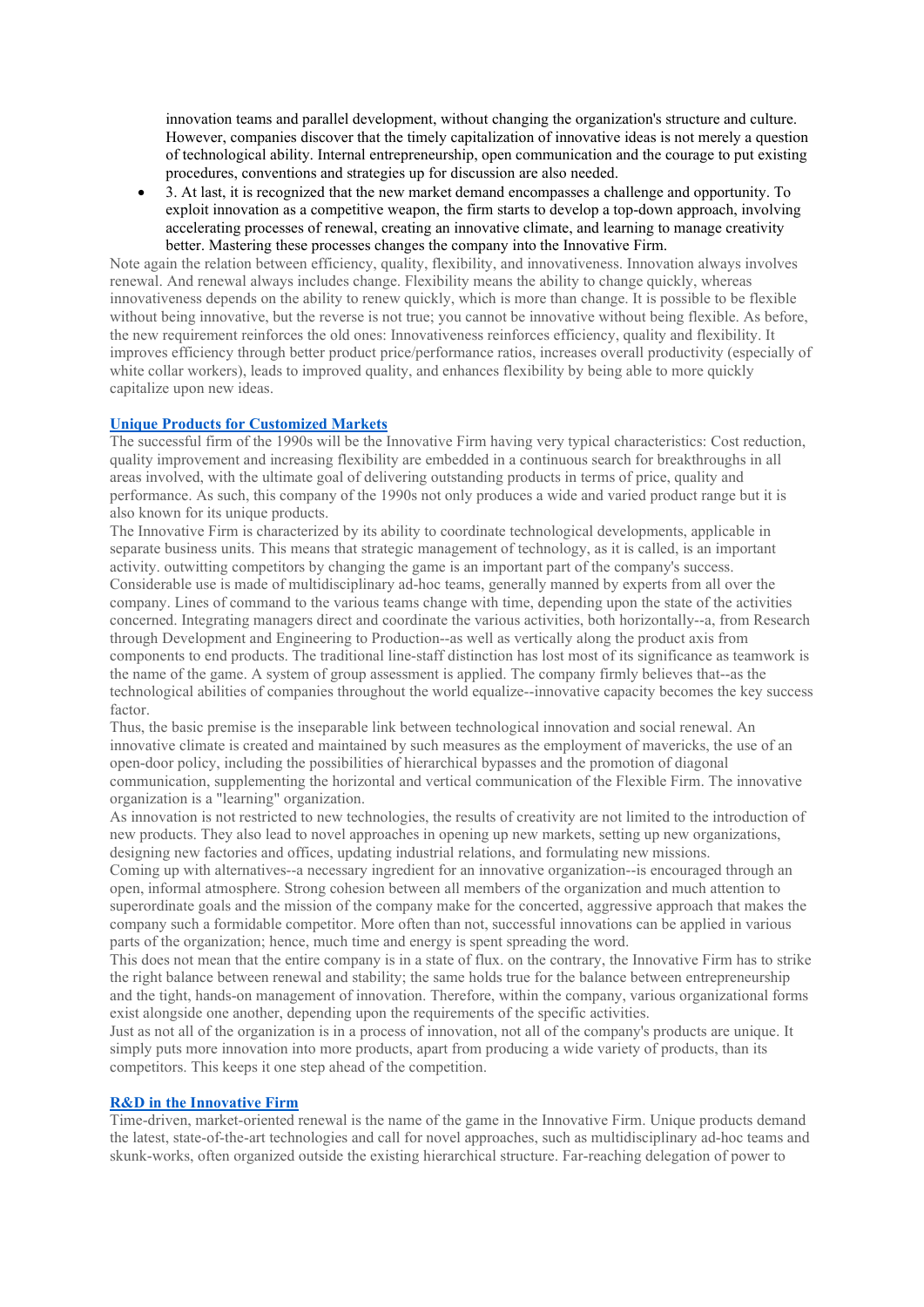these teams, together with the use of so-called integrating managers, promote fast, results-driven teamwork. Team results are closely scrutinized for possible learning effects.

Members of the team have contact with practically, all layers of the organization, up to and including top management, which clearly stimulates the innovative climate. This climate is also fostered by the existence of hierarchical by-passes and an open-door management style. True creativity is rewarded, even when accomplished with a critical, non-conformistic attitude. This is also made possible by a dual-ladder career system, enabling staff to pursue a technical career in parallel with the managerial career line. Human resource management, focused upon getting and keeping top specialists as well as promoting teamwork, forms the most essential task of top management.

Characteristic of the Innovative Firm is the effective dissemination of know-how from Research to Applied Development and Engineering. often, technology gate-keepers judge new ideas and keep a keen eye on outside developments. The traditional barriers in the entire chain from concept to product have largely vanished (6). Most drawing boards have been replaced by CAD workstations, coupled to worldwide data networks. Using centrally developed technologies in products designed to maximally satisfy local tastes couples global technological competition onto local market responsiveness. one of the main corporate tasks--in which R&D plays a key role--is strategic management of technology, aimed at capitalizing on technological synergy between the various divisions and business units of the company.

Entrepreneurship not only applies to marketing and commerce, but also thrives in R&D. Taking the initiative together with the risks involved shows how far R&D of the Innovative Firm is removed from the classical "green pastures" environment of the Efficient Firm.

#### **Challenge for R&D [Management](https://web-a-ebscohost-com.ezproxy2.utwente.nl/ehost/detail/detail?vid=9&sid=ba8b6d99-b30d-403e-b997-7ceae9b38428%40sdc-v-sessmgr02&bdata=JnNpdGU9ZWhvc3QtbGl2ZQ%3d%3d#toc)**

Changed customer demands, the increasing pace of technological development but, above all, the intensified international competition--made possible by liberalization of international trade--have brought about profound changes in the nature of international competition and, consequently, in the structure and functioning of large industrial organizations. In hindsight, these developments can be described as a series of steps, changing the Efficient Firm into the Quality Firm, then into the Flexible Firm with the next change to the Innovative Firm to be expected (7). Each step draws R&D further into the competitive battle. Starting with the appearance of quality pressure--initiated by Japanese industry--sellers' markets change to buyers' markets and R&D must now cope with customer wishes, forcing closer cooperation between R&D and commerce. The change also means more attention to manufactureability and serviceability in the design stage. But, by and large, changes for R&D due to quality pressure are mainly restricted to the development phase.

The necessity of competing under time pressure radically changes R&D. Firm limits on the completion of R&D projects, together with very specific demands on the products to be delivered, forces R&D management to manage R&D as if it were an "innovation factory." R&D people become part of business-unit teams, feeling the heat of competition. This calls for R&D managers to keep a tight rope between the short-term demands of business-unit leaders while, at the same time, leaving enough room to work on long-term research. Time pressure also forces R&D to analyze what its real strengths are; in other words, to make "make-or-buy" choices, similar to those made in Manufacturing. The ensuing growth of strategic alliances, or outright buying of knowhow, will mean an increase of external managerial tasks, illustrative of the open character of the Innovative Firm.

In short, large industrial companies will, to an increasing degree, compete on the basis of innovative ability. This calls for close cooperation at all levels of R&D with the other major functions of the organization, such as Sales, Marketing and Production. The differences that used to exist between these functions will all but disappear. R&D, by becoming essential to the success of large industrial organizations, will experience more pressure to perform according to measurable targets, with all the consequences thereof. On other hand, the chances for entrepreneurship in R&D, and the pivotal role of R&D as a strategic issue for top management, pose a real challenge for R&D management.

GRAPH: Figure 1.--Evolution of market requirements and performance criteria for large manufacturing industry means that companies today are under pressure to improve efficiency, quality, flexibility, and innovativeness simultaneously.

DIAGRAM: Figure 2.--The industrial evolution is a process of learning in which skipping phases is impossible; strengths developed in each phase are not only retained during the evolutionary process, but newly acquired capabilities contain and reinforce the previous ones.

#### Acknowledgement

We are grateful to Ed Butter, Boudewijn Goudswaard and Olaf Fisscher for comments and suggestions.